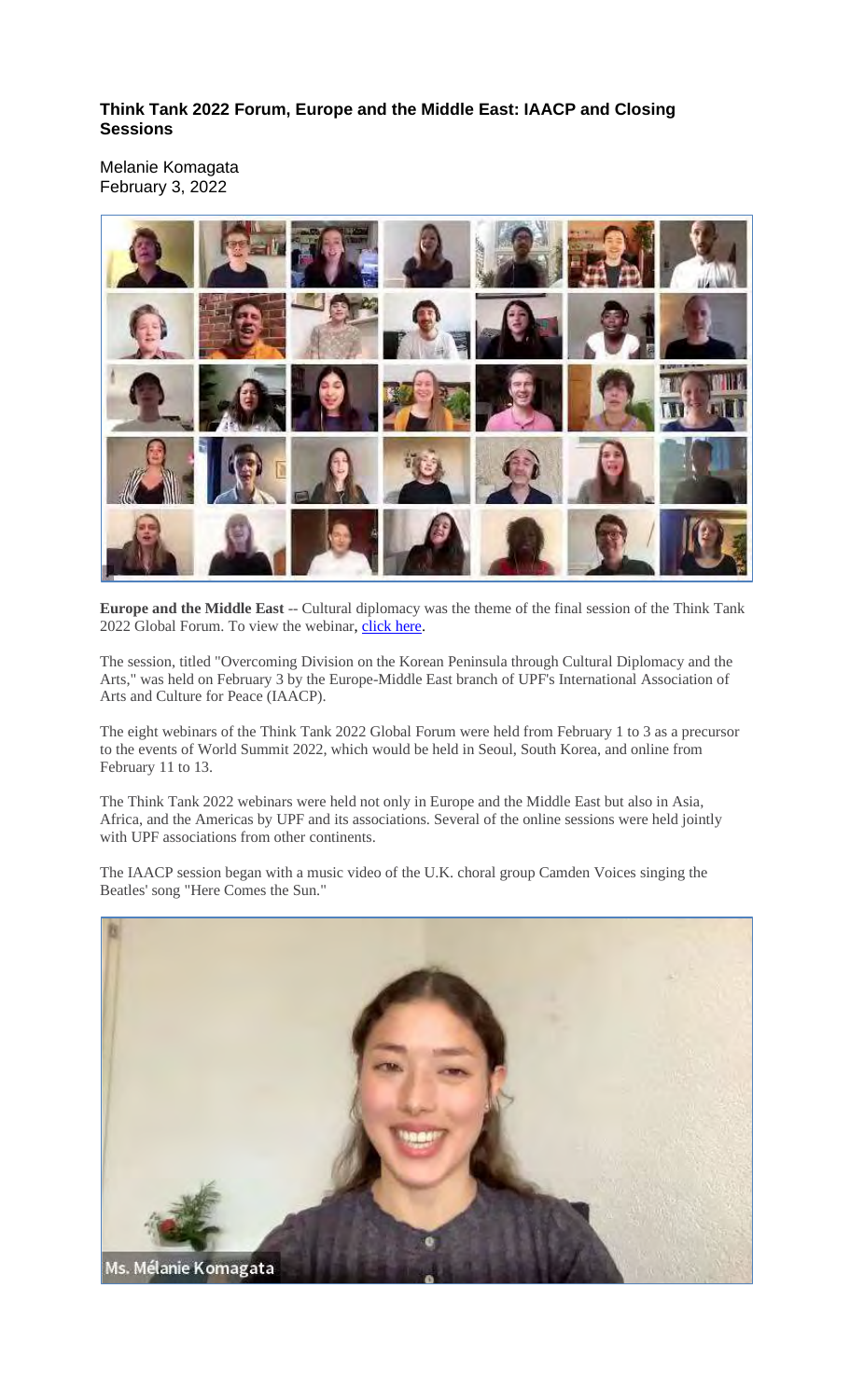The moderator, **Mélanie Komagata** of UPF Europe and Middle East, explained the background of the webinar and introduced the speaker and panelists.

The keynote speaker was **Dr. Mark Donfried**, the director general of the Institute for Cultural Diplomacy, based in Germany. He began by describing the concept of "cultural diplomacy" and its evolution throughout history. Cultural diplomacy is "a course of actions which utilize the exchange of ideas, values, traditions, and other aspects of culture or identity," not only to strengthen relationships but also to enhance sociocultural cooperation or promote national interests. It can be practiced by the public sector, as well as the private sector or civil society. However, it has not always been practiced with good intentions, for example when used sometimes for propaganda reasons and with destructive purposes.



In the case of the Korean Peninsula, Dr. Donfried offered three suggestions:

First, he recommended indirect cultural diplomacy as the most efficient and appropriate way of practicing cultural diplomacy between the two Koreas, rather than applying the classical form. The main goal is not politics but rather a common goal, such as playing music or football together, or the exchange of art and culture. Indirectly, this allows the building of bridges and trust. Indeed, in a complex relationship between countries in conflict, the indirect form of cultural diplomacy is efficient, because the attention is taken away from the differences, and the common purpose is rather put at the center of focus.

Second, Dr. Donfried highlighted the importance of including the civil society in cultural diplomacy when the political situation is complex, which is the case on the Korean Peninsula.

Finally, the newest form of cultural diplomacy is that of listening rather than speaking, and Dr. Donfried emphasized this type as a humble and easy way to build trust on the Korean Peninsula. Indeed, if South Koreans go to the North and listen to the North Korean culture, and if the North Koreans do the same, bridges will be built.

Answering questions, Dr. Donfried pointed out the importance of "pushing as much as we can" to make cultural exchanges possible between the two Koreas, despite North Korea's isolation. He highlighted the importance of asking the local people what they want and what the youth's interest is. Indeed, it is essential to have intermediaries with whom we can work to target the audience. Despite challenges, it is important to start by finding the opportunities to advance and push through -- for example, organizing art exhibitions in North Korea, diplomatic conferences, soccer tournaments, and so on -- with the main purpose of bringing people together indirectly.

The session continued with cultural performances. First, through a recorded video, **Hye-ryun Jung**, a pianist and composer originally from South Korea but currently located in Spain, played the Korean folk song "*Arirang*," which is famous in both North and South Korea and is listed twice as a UNESCO intangible cultural heritage, at the request of the two Koreas. Mrs. Jung allowed the participants to discover the melodies that are sung on the whole Korean Peninsula.

The next part of the webinar focused on the culture and art of Korean food. Indeed, many famous dishes, such as *bibimbap* and *naengmyun* (cold noodles), are an important cultural heritage for the Korean people, creating a common ground for citizens of the whole peninsula.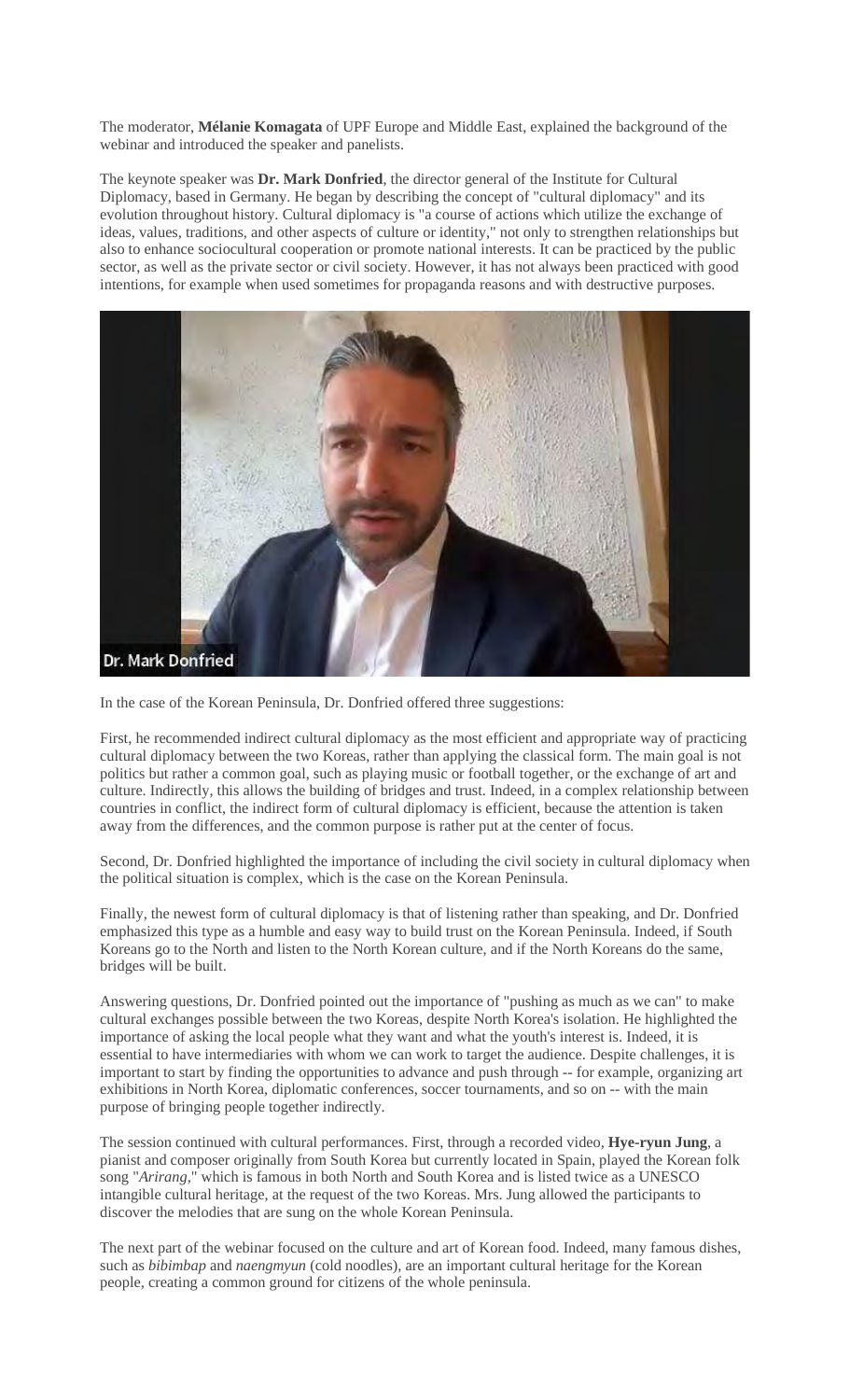British musician and events technician Réamonn Bateman said: "The food of your homeland has a special warmth, drawing on memories of childhood without cares and worries. The food that is common between the *Daehan Minguk* -- the one great Korean people -- can draw them together beyond words and policies. It demonstrates one aspect of commonality that binds before the dialogue begins."

He then introduced a video he made about **Ji-eun Park**, a Korean national now living in the UK who is passionate about her Korean culture, especially its cuisine, and aspires to popularize it in her adopted country. In the video, Mrs. Park showed how to prepare *bibimbap,* a very traditional Korean dish enjoyed both in North and South Korea. Mr. Bateman said that the dish is easy for anyone to make and enjoy at home.



Next, a video was shown of the **Little Angels Children's Folk Ballet of Korea**, which was established in 1962 by UPF co-founder Rev. Dr. **Sun Myung Moon** to share the Korean culture with the world. The video showed the troupe's 1998 performance in North Korea. On their arrival at Pyongyang airport, they were welcomed by their North Korean counterparts. Sharing the same language and culture, they took each other's hands and embraced naturally. The children of the North and the South performed traditional dances and songs with excellence, in front of an enthusiastic and emotional audience.

In 2000, the North Korean children's troupe visited Seoul and were welcomed there. Again, the children of both troupes quickly became close with one another. Investing themselves totally in their art, both troupes opened the hearts of the "enemy" country's audience. Especially when they sang "*Tongil*" (the "Song of Unity"), audience and performers became totally one. In just a few days they overcame, through the arts, the division forced upon them decades earlier. Therefore, parting was all the sadder as they had spent wonderful days together and they knew they might not meet again.

The video was followed by a written testimony of **Jong Hun Kim**, who was part of the Little Angels' visit to North Korea in 1998. Years later, he became the stage manager of the Little Angels School in Seoul. The following text from Mr. Kim was read to the audience:

Just as all humankind is united through K-Pop, even if we cannot feel each other's emotions directly, we *can understand and empathize with each other through art, in particular through dance, and I believe that we can become one just by communicating. After the events, we couldn't meet or keep in touch.*

"Music as a means to overcome division" was then presented by **Benjamin Lajda**, a Czech cellist and pianist from the Conservatory of Fine Arts and Music in Prague, who also has studied Korean language, culture, and history. He described an international musical project which he co-organized in summer 2017 in South Korea.

Participants from many countries in Europe and also South Korea and Japan took part. The musical pieces performed and shown through clips and video were about gratitude, love, and shared compassion. Mr. Lajda explained that while mastering this piece together, they realized that music doesn't know any boundaries. Despite the musicians' different national backgrounds, they all could see beyond and find a common ground through their shared goal and passion.

Mr. Lajda then presented a performance of the song "*Arirang*" on the cello, piano, flute, and violin, with a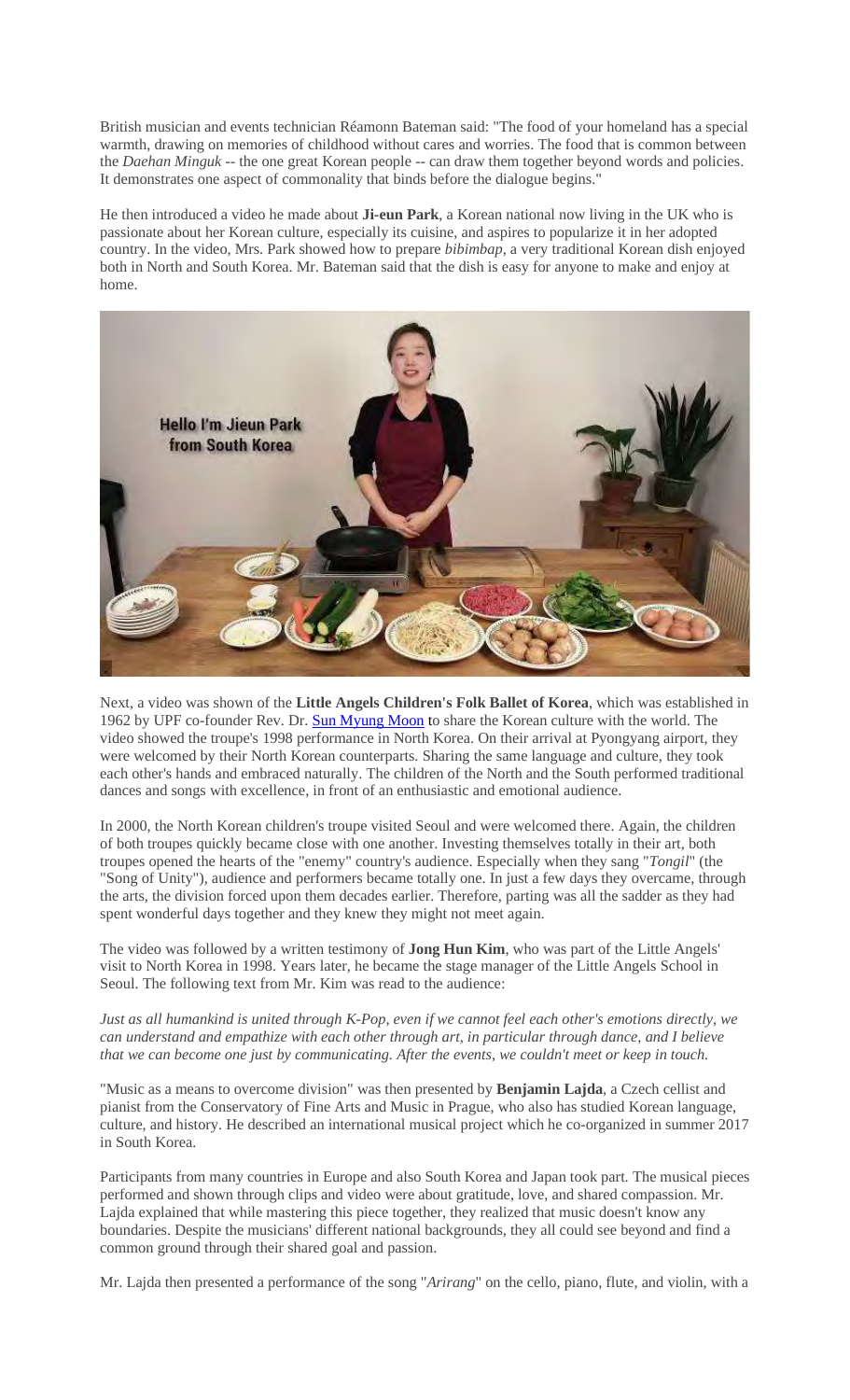couple of musicians who had become acquainted through the project.

The poems of South Korean poet Ko Un were presented through a creative visual production. **Carlos Badosa**, an audio technician from Spain who was behind the making of the video, first introduced Ko Un, a Korean born in 1933 who lived through the Korean War as a child, became a Buddhist monk, and remained so for 20 years. In the 1970s, he became a political activist and was sent to prison several times.

Mr. Ko has lived a complex life, and therefore, his poetry covers a wide array of themes: Buddhism, a deep contemplation of nature, and also a reflection on the scarred identity of Korea. Mr. Ko also has been a supporter of Korean unification. Indeed, in 2000 he read his poetry at the Korean unification summit in Pyongyang, North Korea, and spoke at the United Nations Millennium Peace Summit.

Mr. Badosa then introduced the six poems from Mr. Ko's compilation *First Person Sorrowful*. These poems were read in a video with background images of Korean landscapes from the four seasons. Through this panel, the audience discovered the beauty of art which transcends all barriers.



**David Gonzalez Tejero** from Spain, director of the Children's Choir of the Jesuit school of *Nuestra Señora del Recuerdo*, said that in Korea, music is considered a powerful instrument to connect people. "When we hear music, when we sing, when we dance, there is a part of us that connects with ourselves, and when we share it, we connect with other people's feelings. They know it very well in Korea." Indeed, on Korean television, some channels broadcast Korean music the whole day. Korean pop music, now famous all over the world, also testifies to the importance of music in Korea.

Mr. Gonzalez Tejero explained that over many centuries, Koreans have created and preserved the ideal of their country with dance and music.

After his speech, the Children's Choir of *Nuestra Señora del Recuerdo* sang "*Tongil*" in their auditorium in Madrid, a very famous song that the Korean community sings all around the world as it talks about the desire of the Korean people to be one country and not divided anymore. The children sang it first in English, followed by the original version in the Korean language.

Dr. Donfried then was asked to comment on the performances. He explained that the webinar showed concrete examples of cultural diplomacy being implemented already, and he spoke of how we can keep moving forward. The next step, he said, is to simply start contacting NGOs and other actors to organize artistic, cultural, and sports events with people from the North and the South.

Let us, therefore, do "everything we possibly can with the civil society to create bridges," he said. The one thing not to forget, he said, is that governments come and go, and politics change. However, civil society remains, and that is where the potential lies on both sides to build bridges that ideally can endure.

To conclude the session, the pianist **Hye-ryun Jung** played the song "Forgiveness." Mrs. Jung said that forgiveness is a must, because many terrible acts were committed during the fratricidal war between North and South Korea until the armistice of 1953 finally ended it and the Demilitarized Zone was established between the two Koreas. Forgiveness is a must, she said, in order to overcome the resentments and the hurts on both sides, and to put an end to division. The purpose of her composition, she said, is for forgiveness to melt the pain and for a new history of a reunified Korean Peninsula to begin.